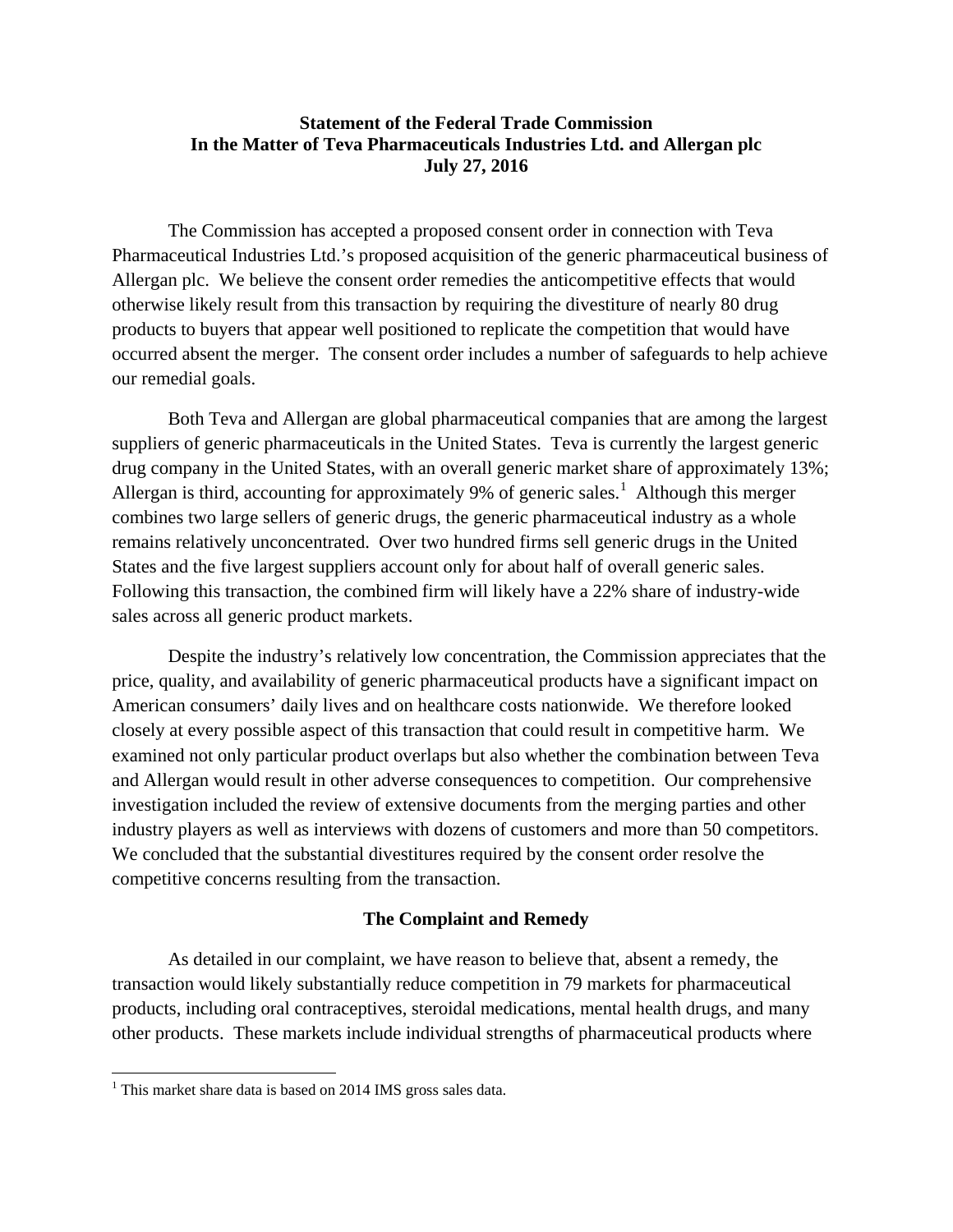Teva and Allergan currently offer competing products as well as products where there would likely be future competition absent the merger because one or both of the parties are developing competing products.<sup>[2](#page-1-0)</sup> To remedy the likely anticompetitive effects in each of the relevant markets, the consent order requires the divestiture of the products and related assets to specific acquirers that the Commission has closely vetted and approved. Where at least one dosage strength raised a competitive concern, we required Teva to divest all strengths. These divestitures, and the other relief contained in the proposed consent order, are designed to maintain competition in the relevant markets.

In settling this case, we rely on the Commission's extensive experience with divestitures in the pharmaceutical industry, including prior divestitures involving Teva and Allergan and have structured the divestitures in a way to minimize potential risks. This includes breaking the divested products into smaller packages to ease the load on any single buyer and requiring Teva to divest the easier-to-divest product of the overlapping products whenever possible. We also undertook an extensive review process to ensure that the divestiture buyers are acceptable and have the resources they need to compete successfully in the relevant markets. The buyers have identified third-party contract research organizations or contract manufacturers they intend to use and provided us with executed contracts. We involved interim monitors early in the divestiture negotiation process to ensure a smooth divestiture process and harmonize Teva's technological transfer plans with those of the acquirors of the divested assets. And we are requiring Teva to dedicate a full-time organization to implement the technology transfers and other measures necessary to effectuate the divestitures.

## **Other Potential Theories of Harm**

In assessing whether the combination of the parties' generic businesses would harm competition or create a firm with a greater ability to engage in anticompetitive conduct, we evaluated three additional potential theories of harm beyond individual product overlaps.

First, we considered whether the merger would likely lead to anticompetitive effects from the bundling of generic products. Although both Teva and Allergan have broad generic drug portfolios today, the evidence did not show that the breadth of their portfolios significantly affects their ability to win business in individual drug product markets. Nor have they been able to use their portfolios to foreclose smaller competitors. Even with one of the broadest generic

<span id="page-1-0"></span><sup>&</sup>lt;sup>2</sup> In addition to selling finished pharmaceutical products, Teva and Allergan also sell active pharmaceutical ingredients (API) to many third-party drug manufacturers, including parties that will now compete with the merged entity. Where the number of competitors in the finished product market is limited, the Commission determined that this vertical relationship could raise competitive concerns in markets for finished drug products by creating the incentive and ability for Teva to raise prices or withhold supply where third parties source from the merged firm. To address these concerns, the order requires Teva to provide affected customers with the option of entering into longterm API supply contracts to ensure that they have an adequate supply of API until they are able to qualify alternative suppliers.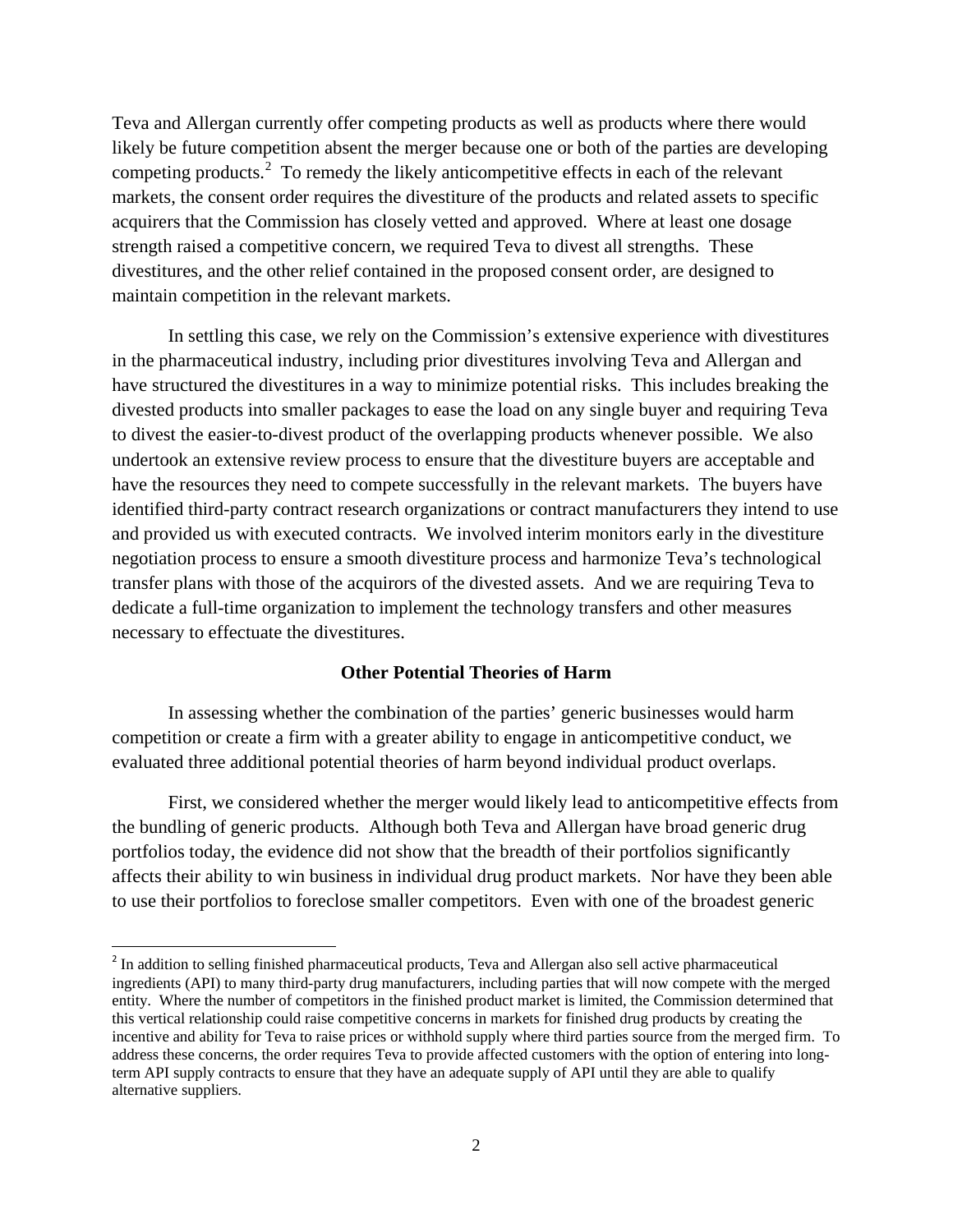product portfolios in the industry, Teva's overall share of U.S. generic prescriptions has steadily declined from 2010 to 2015, and the share of total prescriptions filled by the five largest generic suppliers has similarly fallen during this period. Generic sales occur at the individual product level, and customers sometimes even break up purchases by specific strengths to obtain more favorable pricing. As a result, smaller firms with much smaller portfolios compete head-to-head against larger generic firms and are the leading suppliers in the markets for many individual generic treatments. Additionally, purchasers actively seek to diversify their supplier base by sourcing from smaller suppliers. On the facts here, we concluded that anticompetitive effects arising from the merged company's portfolio of products are unlikely to occur.

Second, we examined whether the merger would likely decrease incentives to challenge the patents held by brand-name pharmaceutical companies and bring new generic drugs to market. The regulatory framework governing generic pharmaceuticals, the Hatch-Waxman Act, provides specific procedures for identifying and resolving patent disputes related to new generic drugs. Under the Hatch-Waxman Act, a company seeking to introduce a new generic drug may file what is commonly known as a "Paragraph IV challenge" to a brand-name pharmaceutical product's patent. This filing triggers a process, including potential litigation, to resolve patent issues surrounding the proposed generic product's entry into the marketplace.

We considered whether the merger would likely result in fewer or less effective Paragraph IV challenges, but the evidence did not support such a conclusion. A major incentive to file Paragraph IV challenges is the 180-day exclusivity period awarded to the first generic drug that the Food and Drug Administration approves in a market. The financial rewards associated with this "first-to-file" exclusivity period provide a strong incentive for generic drug companies of all sizes to challenge brand drug patents and litigate against brand drug companies. Indeed, first-to-file Paragraph IV challenges are not concentrated among a small group of firms. To the contrary, many firms, including small ones, have been active and successful first filers. In 2014, for example, twenty-five different companies were the first to file Paragraph IV challenges. For eight of those companies, that was their very first Paragraph IV challenge. Thus, while Teva and Allergan have actively filed Paragraph IV challenges, we found no evidence that either one has been better positioned to win the first-to-file race or that they have substantially greater incentives or ability to succeed in Paragraph IV challenges than many other generic companies. Nor did we see evidence that a merger between the two would diminish the combined firm's incentive to continue to pursue Paragraph IV challenges.

Finally, we analyzed whether the proposed transaction might dampen incentives to develop new generic products. For example, certain types of generic drugs are especially difficult to develop. For the most part, however, the parties' in-house technical capabilities to develop complex generic drugs do not overlap. And to the extent that there are complex products for which both companies have engaged in development efforts, we found that there are a number of other firms with similar capabilities such that the transaction would not substantially lessen competition. Moreover, generic firms, including the merging parties, often partner with